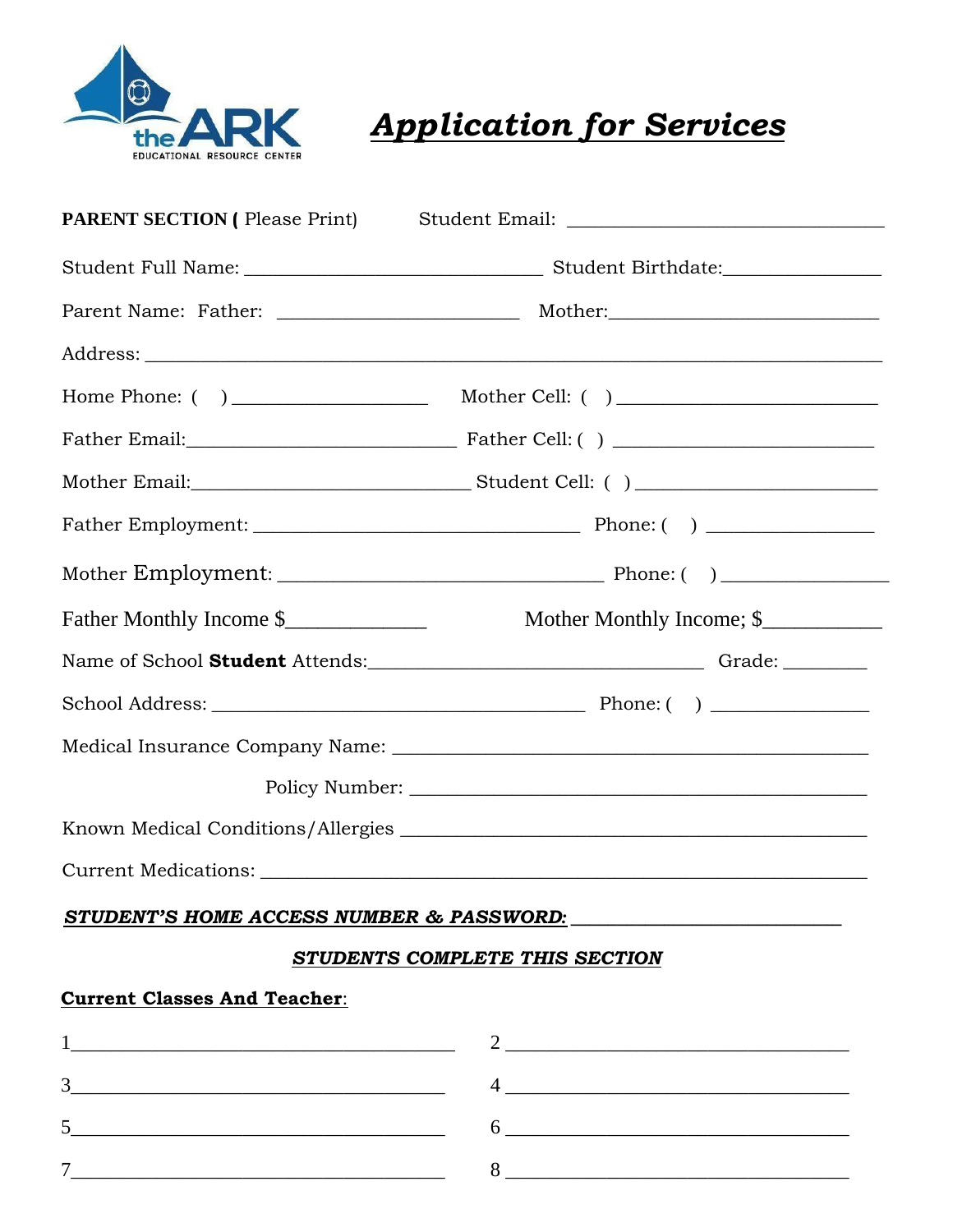## **Page 2**

| What is your favorite subject?                                                                                |  |
|---------------------------------------------------------------------------------------------------------------|--|
|                                                                                                               |  |
| What is your least favorite subject?                                                                          |  |
|                                                                                                               |  |
|                                                                                                               |  |
| <u> 1999 - Jan Barbara, martxa al II-lea (h. 1989).</u>                                                       |  |
| Please list some of your favorite things:                                                                     |  |
|                                                                                                               |  |
|                                                                                                               |  |
| STUDENTS AND PARENT COMPLETE THIS SECTION TOGETHER                                                            |  |
| Please check all areas that you need help with:                                                               |  |
| Academics ________ Behavior ________ Study Habits _______ Organization Skills<br>$\frac{1}{1}$                |  |
| College/Career Planning ____Relationships ______Communication                                                 |  |
| ____Teacher/Administrator Issues ______Resources/Referrals ______ Employment Skills                           |  |
| Financial Aid _________Other (Please list here) ________________________________                              |  |
| <b>SIGNATURES:</b>                                                                                            |  |
| The information I have included in this application is accurate. Any changes will be<br>reported immediately. |  |
|                                                                                                               |  |
|                                                                                                               |  |
|                                                                                                               |  |
|                                                                                                               |  |